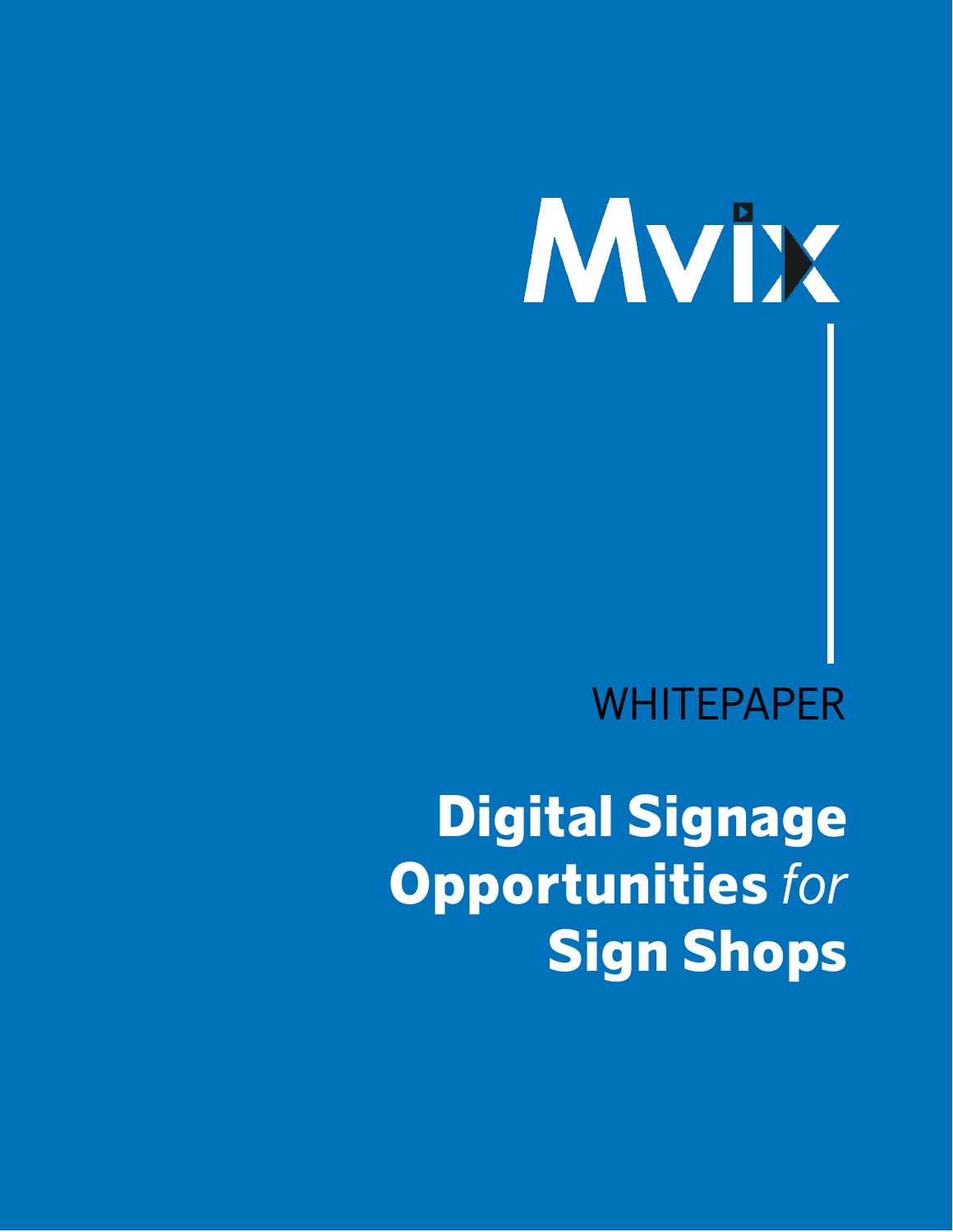23475 Rock Haven Way, Suite 125 Sterling, VA 20166 (USA) (P):866.310.4923 (F):866.614.3880 mvixdigitalsignage.com

**Sign shops** that don't start looking into digital signage<sup></sup> opportunities stand to lose significant market share.

*Are there any digital signage opportunities for sign shops in this dynamic signage market that's projected to swell to [\\$20 billion by 2020?](http://www.grandviewresearch.com/industry-analysis/digital-signage-market)*

First of all, \$20 billion is quite impressive, considering that the digital signage market as we know it today is only about 10 years old.

Not too long ago, expensive hardware and a lack of reliable connectivity were barriers to digital adoption. However, the technology has improved and the total cost of ownership has decreased, so more buyers and sellers are making the switch to digital signage for information presentation.

This technological shift can be intimidating for traditional sign shops who are forced to either adapt or resign themselves to failure. As more businesses switch to and begin to see the advantages of digital signs, those who don't start looking into digital signage opportunities for traditional sign shops stand to lose significant market share.

### **THE DIGITAL ADVANTAGE**

One of the biggest benefits of digital signage is its efficiency at engaging consumers. A frequently cited **blog** shows that **59% of consumers who came into contact with digital signage wanted to learn more about the advertised topic**. Though this engagement comes with higher implementation costs than traditional signage, the benefits make it a worthwhile and defensible investment:



#### **Digital signage is cheaper:**

Once the initial investment is made, businesses gain a reusable resource that serves them for years. These options are expensive at first, but offer a much higher ROI than traditional signage.



The process of acquiring traditional signs is lengthy and bogged down by lengthy creation elements such as design, development, and distribution. Digital signage can be programmed in a fraction of the time, and easily adjusted to reflect updates.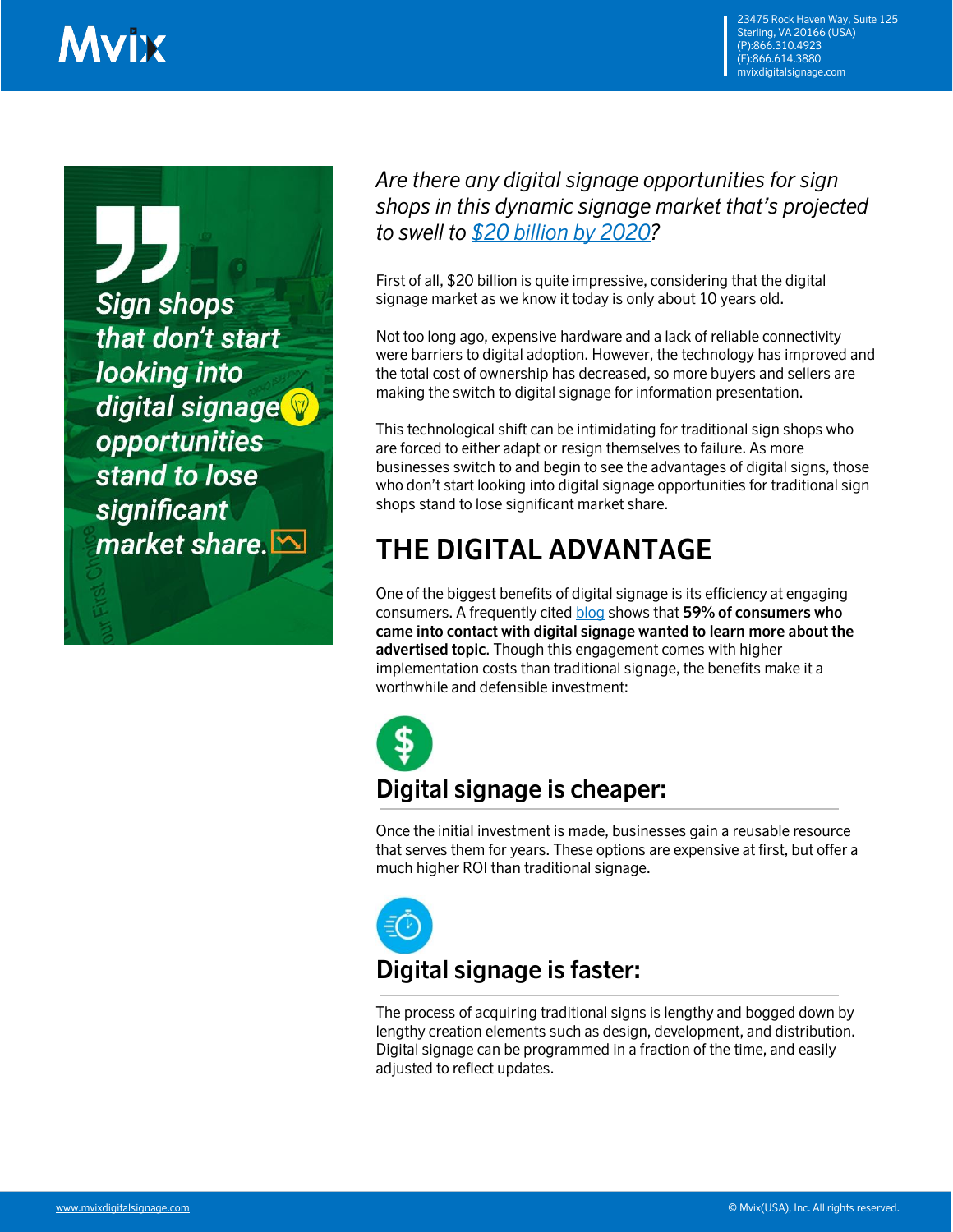

**Digital signage** 

has lower risk. This feature alone creates numerous digital signage opportunities for sign shops.

**Efficiency,** adaptability, and connectivity

rule the day, and emerging metrics for consumer engagement | demonstrate the value of digital strategies across all of these fields. These displays can be ideal for information-based applications, such as in [hospitals](http://mvixdigitalsignage.com/markets/healthcare/) where the medical status of each patient is subject to constant change and information presented must be kept current.



#### **Digital signage has lower risk:**

Traditional signs depend on accuracy even the slightest typo can make a huge order of marketing materials or consumer handouts worthless. Digital options can be adapted and adjusted on the fly to present up-to-the-minute information. It gives advertisers nearly unlimited flexibility with their displays, and can help publicly-funded organizations (such a[s schools](http://mvixdigitalsignage.com/markets/education/) or [churches\)](http://mvixdigitalsignage.com/markets/religious-venues/) promote their services without needing to constantly reorder traditional sign materials. This feature alone creates numerous digital signage opportunities for sign shops.

Factor in the reduced environmental impact and the personalized organic outreach, and you have a digital option that may one day render oldfashioned signage obsolete.

## **THE FALL OF TRADITIONAL SIGNAGE**

Static sign providers have enjoyed a long run of being the go-to option for information display, particularly in the retail, advertising, and manufacturing worlds. While this business model was successful in a time where computerization and digital systems were still new, the modern era of signage demands more.

Efficiency, adaptability, and connectivity rule the day, and emerging metrics for consumer engagement demonstrate the value of digital strategies across all of these fields.

The way traditional signage is produced puts it at a disadvantage from the very beginning. Traditional sign companies rely heavily on their supply chains—the distributors of their consumable materials, the designers, and the manufacturing process of creating the signs themselves. This is a necessary business model for traditional production, but suffers from several drawbacks.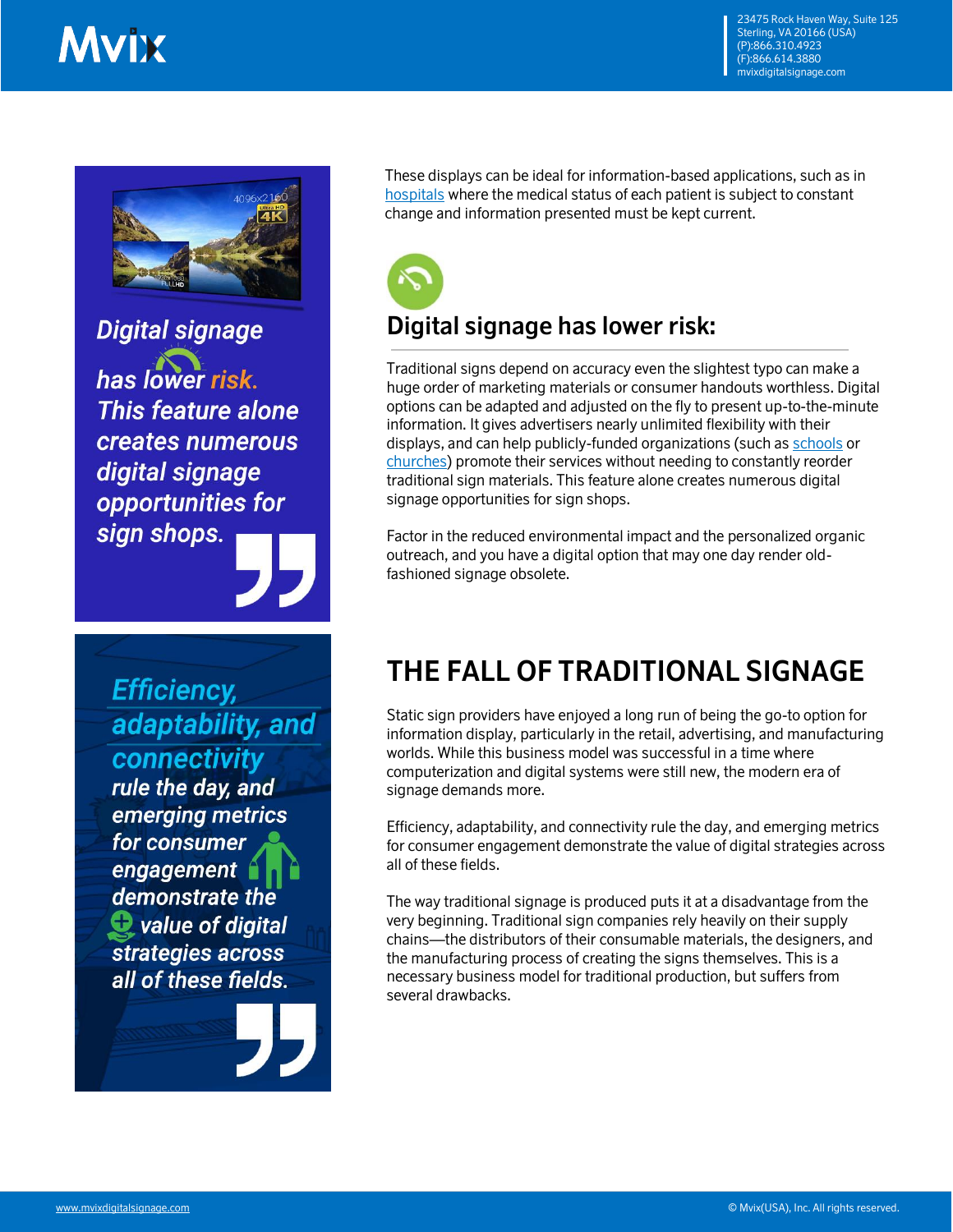23475 Rock Haven Way, Suite 125 Sterling, VA 20166 (USA) (P):866.310.4923 (F):866.614.3880 mvixdigitalsignage.com

A top priority for **businesses in** a recent survey is diversifying their customer channel outreach to include digital signage.

As the complexity of production increases, organizational visibility decreases. Achieving project goals while coordinating with multiple suppliers is more difficult and presents more risk factors than performing a task entirely in-house. Problems in one part of the supply chain can trickle down and affect other processes, leading to delays and inefficiencies in production. All of these drawbacks are inherent to the traditional sign shop infrastructure.

The cost to end-users is another huge drawback in this industry. In an [InfoTrends/CAP Ventures survey,](http://www.infotrends.com/public/Content/INFOSTATS/Articles/2005/03.01.2005.html) retail participants indicated that the mean number of signs per retail location was 167, nearly all of which was paper, cardboard, wood and metal. They noted that **printing and distributing the signs is an expensive process, with mean spending of \$3.2 million per year per company**. At every size level, the annual cost of printed signage is a significant line item for stores.

In an effort to survive the changing landscape, many sign shops are starting to explore digital signage opportunities.

Digital signage allows businesses to manage their design and distribution in-house, and the flexibility lets these same businesses customize their digital media and diversify the scope of their information relay. This trend towards flexibility is the way the world is moving. In a [2012 Multichannel](https://econsultancy.com/reports/the-multichannel-retail-survey/)  [Retail Survey](https://econsultancy.com/reports/the-multichannel-retail-survey/) by Econsultancy, 25% of businesses listed increasing the diversity of their channel outreach as a top priority.

#### **CHALLENGES FACING TRADITIONAL SIGN SHOPS WANTING TO GO DIGITAL**

Despite the significant digital signage opportunities for sign shops, not all of them are equipped to update their service to include digital options. There are several inherent challenges associated with adding a digital signage strategy to a sign shop's portfolio:



Digital displays, software, and installation costs all contribute to an expensive investment. Though digital signage strategies often end up paying for themselves over time, this initial overhead can be too much for some companies to bear, especially when added to the operating costs of their current infrastructure. Traditional sign shops that must prioritize staying lean may find that the high initial investment of digital signage is a possible barrier to entry. This has actually been a significant deterrent to exploring digital signage opportunities for sign shops.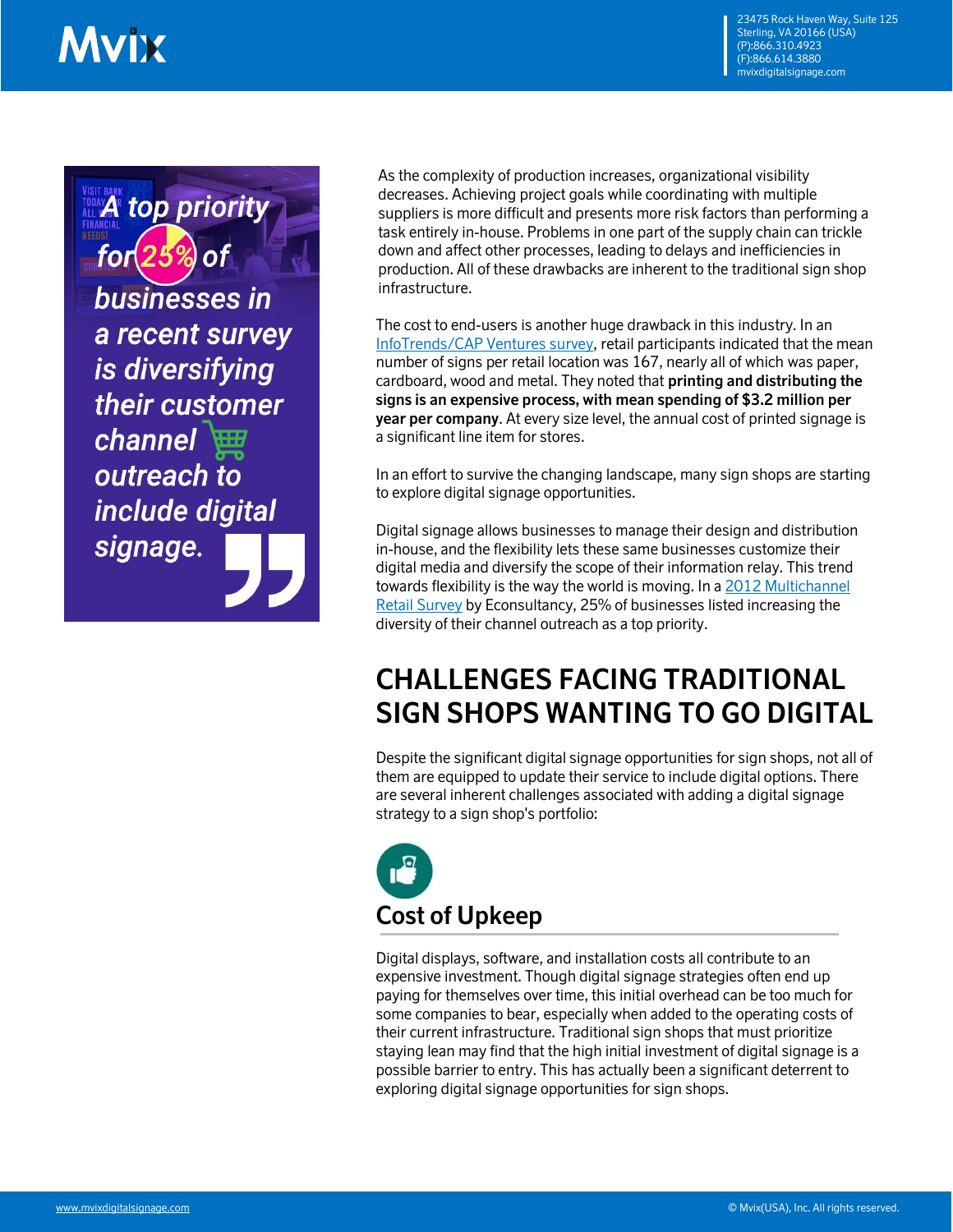**Traditional sign** shops wanting to go digital should focus on the investment gains from digitization e.g. a diversified portfolio, and not the cost alone.

**New digital signage** vendors often focus on style and pizzazz over content and communication, which can desensitize viewers from the message. **Traditional-to-digital** converts are often able to blend the two **elements** effectively.



While digital signage technology isn't overly complex, many sign shops don't possess the technological skill set to run an effective digital campaign. It's not enough to simply plug a computer into a monitor—digital signage must be applied with a comprehensive technological perspective in mind. Aside from installation and maintenance, there are concerns involving equipment specifications, contrast sensitivity on various screens, resolution adjustments for different devices, and maintaining online connectivity.



#### **Error Handling**

It's an unfortunate side effect of our tech-hungry culture—more technology means more room for error. Even the best-managed digital campaign is subject to software glitches and hardware failures. This type of troubleshooting often requires expert intervention to fix. This increases the overhead needed for digital signage operation, and can severely impact the profitability of digital outreach for sign shops that lack digital expertise.

These unique challenges explain why digital signage opportunities for sign shops are not being as aggressively pursued as they should be.

However, traditional sign shops wanting to go digital should focus on the investment gains from digitization—a diversified portfolio, better customization and display agility, and more comprehensive signage offerings to cater to a wider range of clientele—and not the cost alone.

#### **DIGITAL SIGNAGE OPPORTUNITIES FOR SIGN SHOPS**

A traditional sign shop new to digital signage is already steps ahead of a new digital signage vendor. How so?

First, they are coming into the market with a unique understanding of the elements of effective information display. They have a much better understanding of the communication element, without relying on the medium as an attention-getter. Not all signage needs to be big, flashy, and overcrowded. New digital signage vendors often focus on style and pizzazz over content and communication, which can desensitize viewers from the message. Traditional-to-digital converts are often able to blend the two elements effectively.